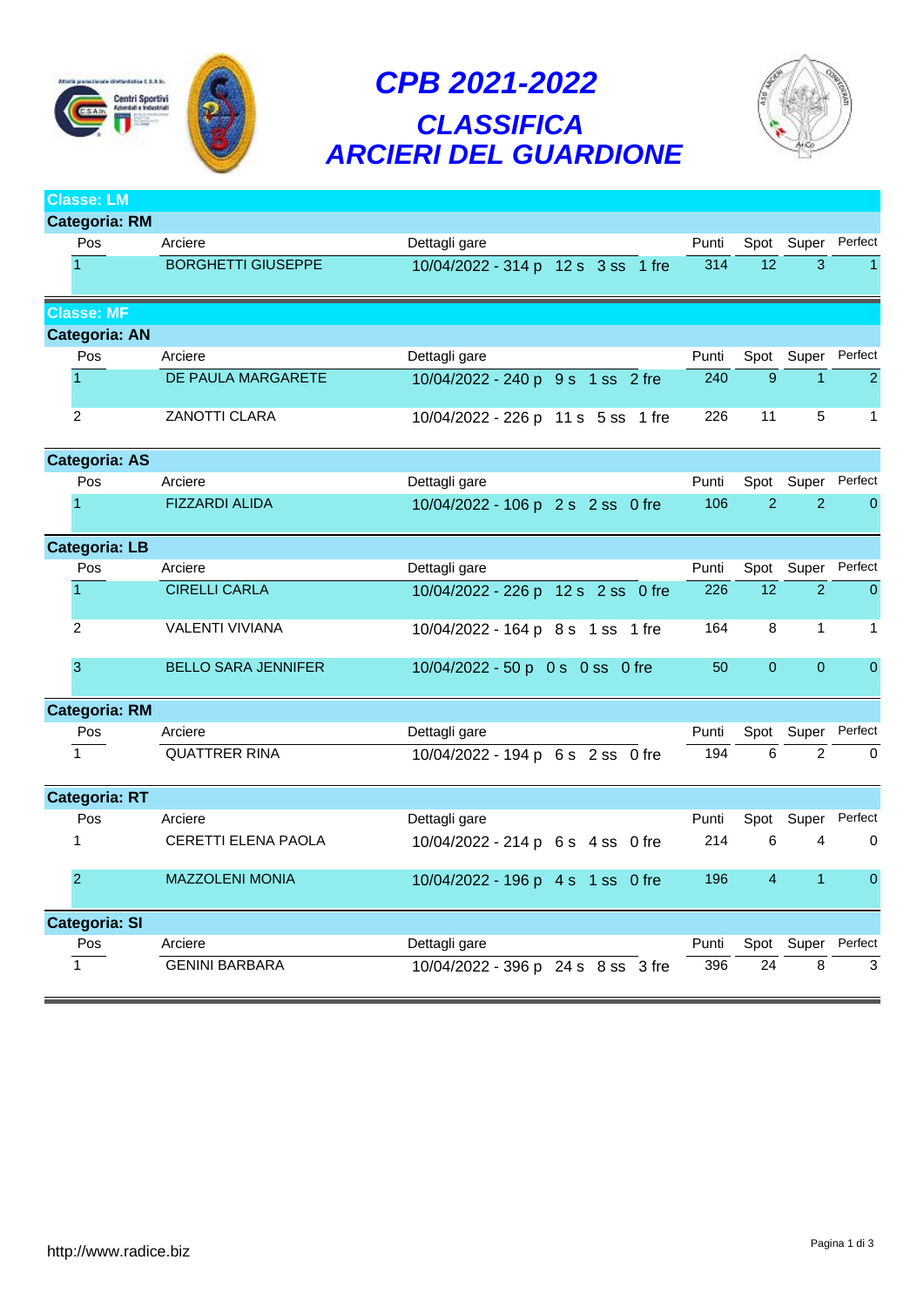

## *CPB 2021-2022 CLASSIFICA ARCIERI DEL GUARDIONE*



**Classe: MM**

|  | Categoria: AN        |                         |                                    |  |       |                 |                |                |
|--|----------------------|-------------------------|------------------------------------|--|-------|-----------------|----------------|----------------|
|  | Pos                  | Arciere                 | Dettagli gare                      |  | Punti | Spot            | Super          | Perfect        |
|  |                      | PASQUALATO PAOLO MARIO  | 10/04/2022 - 362 p 20 s 6 ss 3 fre |  | 362   | 20              | 6              | 3              |
|  | 2                    | SALVINI ANTONELLO       | 10/04/2022 - 354 p 18 s 6 ss 1 fre |  | 354   | 18              | 6              | 1              |
|  | <b>Categoria: AS</b> |                         |                                    |  |       |                 |                |                |
|  | Pos                  | Arciere                 | Dettagli gare                      |  | Punti | Spot            |                | Super Perfect  |
|  |                      | <b>MARINI LUCIANO</b>   | 10/04/2022 - 234 p 10 s 2 ss 0 fre |  | 234   | 10 <sup>°</sup> | $\overline{2}$ | $\Omega$       |
|  | 2                    | <b>MILANESI LUCIANO</b> | 10/04/2022 - 198 p 6 s 2 ss 2 fre  |  | 198   | 6               | 2              | $\overline{2}$ |
|  | 3                    | DALL'ERA PIERDOMENICO   | 10/04/2022 - 188 p 7 s 0 ss 0 fre  |  | 188   | $\overline{7}$  | $\overline{0}$ | $\mathbf{0}$   |
|  | 4                    | <b>FRANZINI GINO</b>    | 10/04/2022 - 156 p 5 s 1 ss 1 fre  |  | 156   | 5               | 1              | 1              |

| Categoria: FS |                        |                                          |  |       |    |            |                 |
|---------------|------------------------|------------------------------------------|--|-------|----|------------|-----------------|
| Pos           | Arciere                | Dettagli gare                            |  | Punti |    | Spot Super | Perfect         |
|               | <b>ZANETTI MICHELE</b> | 10/04/2022 - 508 p 36 s 12 ss 15 fre 508 |  |       | 36 |            | 15 <sup>1</sup> |
|               | PEZZOTTI GIANBATTISTA  | 10/04/2022 - 246 p 12 s 2 ss 0 fre       |  | 246   | 12 |            |                 |

## **Categoria: LB** Pos Arciere **Dettagli gare** Dettagli gare Punti Spot Super Perfect 1 GHIDINI ENNIO 10/04/2022 - 182 p 7 s 0 ss 1 fre 182 7 0 1

|  | <b>Categoria: RM</b> |                         |                                    |       |    |            |                |
|--|----------------------|-------------------------|------------------------------------|-------|----|------------|----------------|
|  | <b>Pos</b>           | Arciere                 | Dettagli gare                      | Punti |    | Spot Super | Perfect        |
|  |                      | <b>GALERI MANUEL</b>    | 10/04/2022 - 334 p 19 s 6 ss 4 fre | 334   | 19 | 6          | $\overline{4}$ |
|  | $\overline{2}$       | <b>VIOTTI MAURIZIO</b>  | 10/04/2022 - 250 p 9 s 4 ss 2 fre  | 250   | 9  | 4          | $\mathcal{P}$  |
|  | 3                    | <b>PEDRINI LUCA</b>     | 10/04/2022 - 232 p 8 s 1 ss 1 fre  | 232   | 8  |            | $\mathbf{1}$   |
|  | 4                    | <b>BORGHETTI ANDREA</b> | 10/04/2022 - 192 p 8 s 1 ss 0 fre  | 192   | 8  |            | 0              |